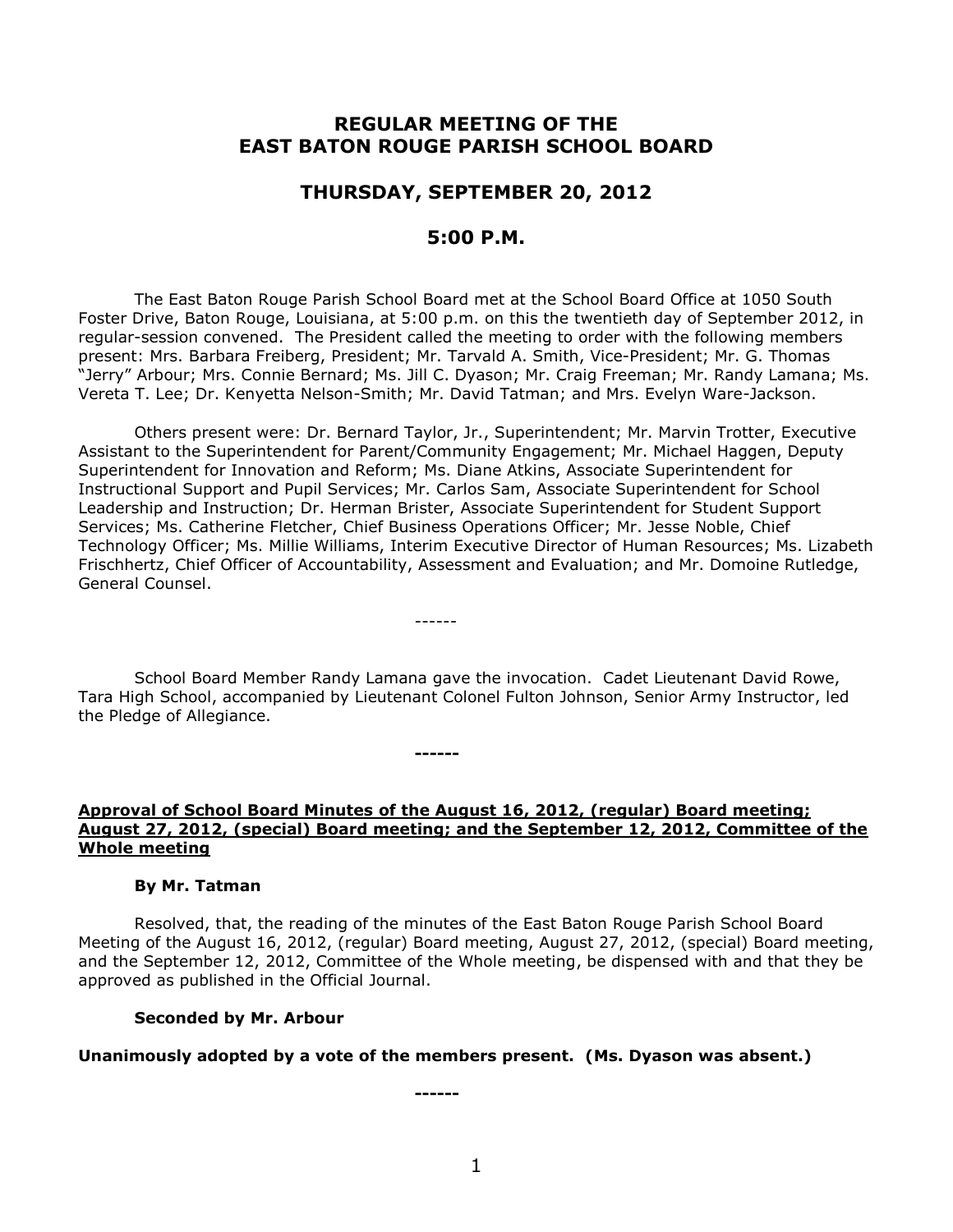### **Motion to Take Item #29 Out of Order**

**By Mrs. Bernard**

**Seconded by Mr. Freeman**

## **Motion was unanimously accepted by the members present. (Ms. Dyason was absent.)**

## **Approval of Cooperative Endeavor Agreement**

## **By Mr. Arbour**

Resolved, that, the East Baton Rouge Parish School Board does hereby approve a Cooperative Endeavor Agreement between the East Baton Rouge Parish School Board and Warrick Dunn Charities.

## **Seconded by Mr. Lamana**

**Unanimously adopted by a vote of the members present. (Ms. Dyason was absent.)**

**------**

## **Adoption of Resolution Proclaiming the Week of October 15-21, 2012, as "National School Bus Safety Week" and "School Bus Driver Appreciation Week"**

### **By Dr. Nelson-Smith**

Resolved, That, the East Baton Rouge Parish School Board does hereby adopt a resolution proclaiming the Week of October 15-21, 2012, as "National School Bus Safety Week" and "School Bus Driver Appreciation Week." **(A copy of the Resolution has been marked "Official Copy" and placed in the files of the Board.)**

**Seconded by Mr. Lamana**

**Unanimously adopted by a vote of the members present. (Ms. Dyason was absent.)**

**-----**

# **Approval of Consent Agenda Items, Excluding Item #21**

### **By Ms. Lee**

Resolved, that, the East Baton Rouge Parish School Board does hereby approve the Consent Agenda items, excluding Item #21.

# **Seconded by Mrs. Bernard**

# **Unanimously adopted by a vote of all the members.**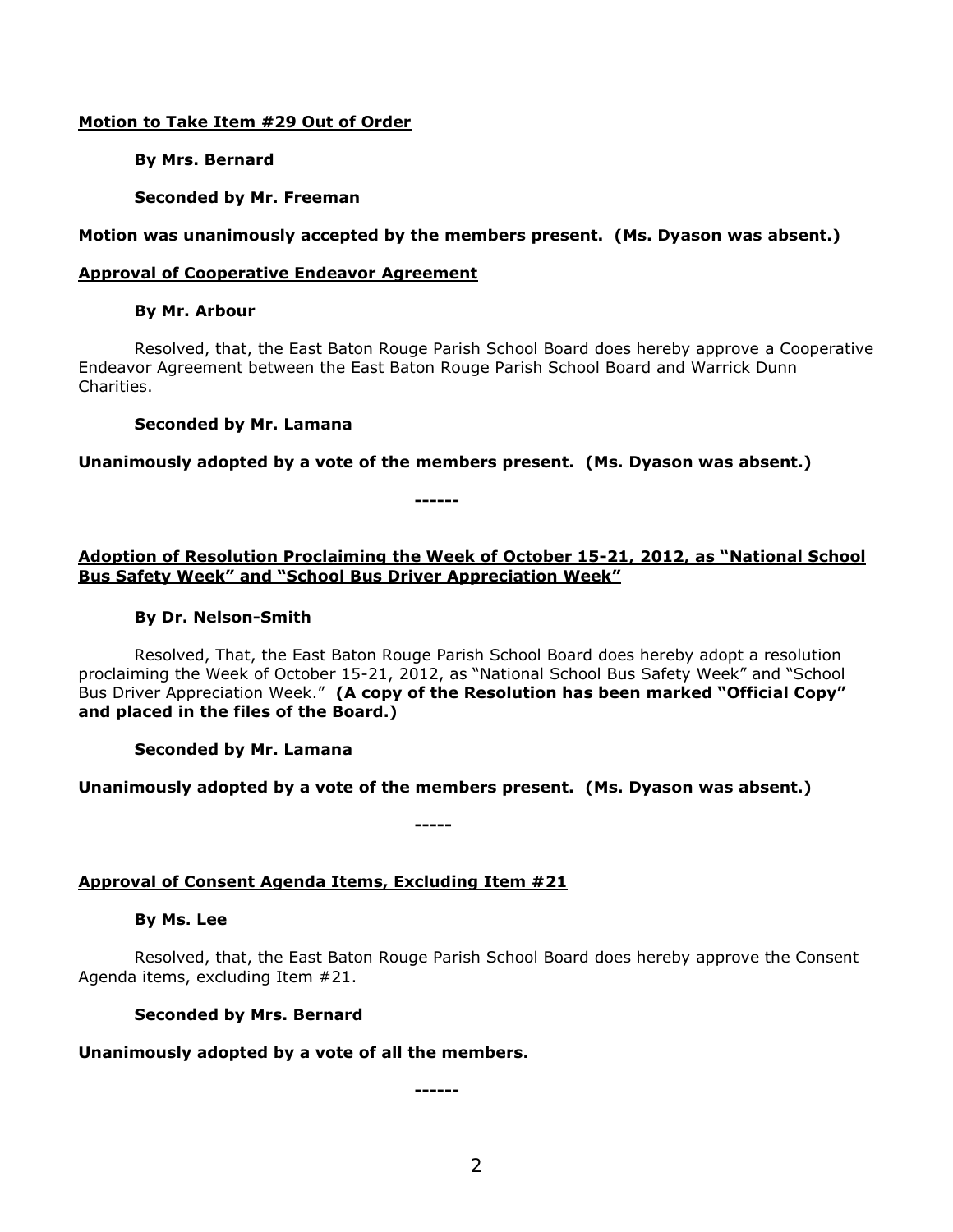## *The following items were approved as part of the Consent Agenda:*

**------**

## **Items approved by the Committee of the Whole for recommendation to the Board:**

Approval of the following revised job descriptions: (a) Director of Army Instruction; (b) Senior Army Instructor – JROTC; (c) Army Instructor – JROTC; (d) Operations Sergeant, and (e) Military Property Specialist – (MPS).

Authorization for staff to advertise, accept the low bid meeting specifications and make the award of a contract for the classroom renovations and additions at Westdale Middle School, classroom renovations at Park Forest Middle School, classroom improvements at Belfair, Greenbrier, Villa del Rey, and Bernard Terrace Elementary Schools, or reject any and all bids for just cause in accordance with the Louisiana Public Bid Law; Louisiana Revised Statutes, Title 38; Chapter 10.

Approval of an assignment of a contract between the East Baton Rouge Parish School Board and Our Lady of the Lake Hospital, Inc., to provide mobile medical and mental health services for the period of August 6, 2012, through July 31, 2014.

Approval of the Proposed 2012-2013 Budget and Grant Application for Title X McKinney-Vento Funds.

Approval of the Proposed 2012-2013 Adult Education Local Budget.

Approval of the following items: (a) Proposed 2012-2013 Adult Education YouthBuild Budget; (b) contract between the East Baton Rouge Parish School Board and Deaf Resources Center of Greater Baton Rouge, LLC, for the period August 8, 2012, through June 28, 2013, for an amount not to exceed \$60,000.0; (c) Proposed 2012-2013 Elementary School Summer Opportunity for Academic Remediation (SOAR) Budget; (d) Proposed 2012-2013 Middle School Summer Budget; and e) Proposed 2012-2013 High School Summer Budget.

Approval of the 2011-2012 Louisiana Compliance Questionnaire as required for the annual financial audit of the East Baton Rouge Parish School System.

Approval of an agreement for online services between the East Baton Rouge Parish School Board and Rosetta Stone, Ltd., for the period of September, 2012, through September, 2013, for an amount not to exceed \$13,350.00.

Approval of the following items: (a) contract renewal for professional services between the East Baton Rouge Parish School Board and Volunteers in Public Schools (VIPS) for the period of July 1, 2012, through June 30, 2013, for an amount not to exceed \$25,000.00; and (b) Extension Agreement for EveryBody Reads and EveryOne Counts between the East Baton Rouge Parish School Board and Volunteers in Public Schools (VIPS) for the period of July 1, 2012, through June 30, 2013.

Acceptance of the 2012-2013 8(g) Early Childhood Program Budget in the amount of \$440,630.00.

Approval of the following grants under \$50,000.00: (a) Target Arts & Culture in Schools Grant in the amount of \$2,000.00. (Recipient – Bethany France, Parent Volunteer, The Dufrocq School); (b) Kelly Gene Cook Charitable Foundation's Deborah Rochelle Teacher Grants in the amount of \$25,290.00. (Recipients: Dr. Mark Zweiq, Science Teacher, Glasgow Middle - \$3,192.00, Ms. Sylvia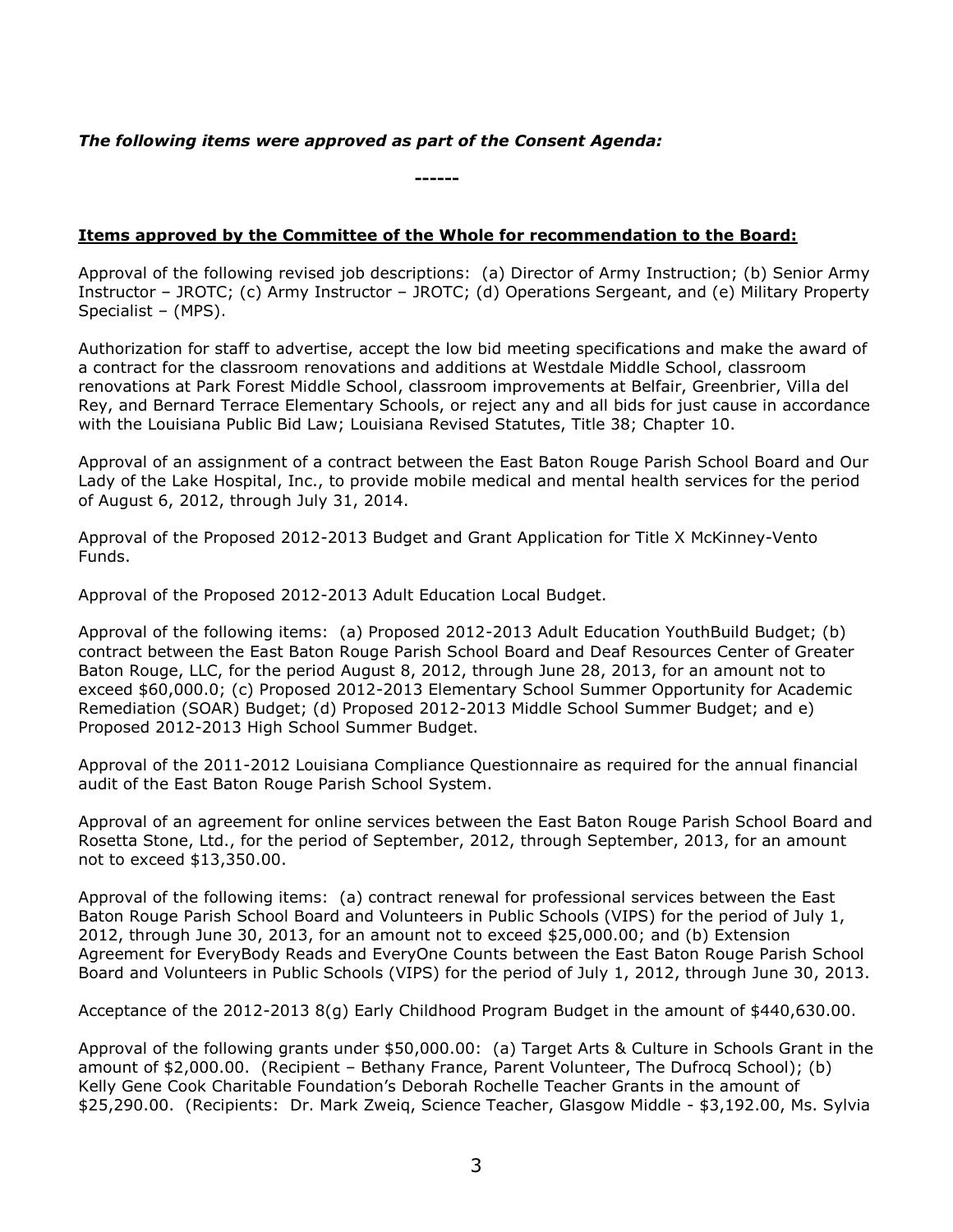Patrick, ESS Resource Primary Teacher, Shenandoah Elementary - \$2,400.00, Ms. Sharlena Good, Life Science Teacher, Southeast Middle - \$3,500.00, Ms. Carrie Solar Menge, Social Studies Teacher, Southeast Middle - \$3,500.00, Ms. Genevieve Bajoie, Language Arts Teacher, Staring Education Center - \$3,500.00, Ms. Katherine Coldwell, Third Grade Teacher, Twin Oaks Elementary - \$3,190.00, Ms. Trudy Huffty, Kindergarten Teacher, Westdale Heights Elementary - \$2,508.00, Ms. Genedi Shamburger, French Teacher, Woodlawn High - \$3,500.00); (c) The Junior League of Baton Rouge Community Assistance Fund Grant in the amount of \$650.00. (Recipient – Ms. Genedi Shamburger, French Teacher, Woodlawn High School); and (d) The Kinder Morgan Foundation Grant in the amount of \$2,630.00. (Recipient – Ms. Susan Chernetz, Music Teacher, Forest Heights Academy of Excellence).

Approval of a contract between the East Baton Rouge Parish School System and the Arts Council of Greater Baton Rouge for the purpose of implementing the School Readiness Through the Arts Program in five (5) Pre-K classrooms.

Approval of a renewal contract between Renaissance Learning and the East Baton Rouge Parish School System and expend the appropriate funds.

Approval of a Blended Learning subscription.

Approval of amended administrative contracts necessitated by the enactment of Act 1 of the 2012 Regular Legislative Session.

Approval of School Board policy updates and related matters.

------

# *END OF CONSENT AGENDA ITEMS*

**------**

### **Approval of a Contract with LSU AgCenter**

#### **By Mr. Arbour**

Resolved, that, the East Baton Rouge Parish School Board does hereby for approve a contract between the LSU AgCenter and the East Baton Rouge Parish School System to enter into a cooperative agreement and to expend Board approved funds.

### **Seconded by Ms. Lee**

#### **The vote on the motion was as follows:**

| Yeas: (10) | Mr. Arbour, Mrs. Bernard, Ms. Dyason, Mrs. Freiberg, Mr.      |
|------------|---------------------------------------------------------------|
|            | Lamana, Ms. Lee, Dr. Nelson-Smith, Mr. Smith, Mr. Tatman, and |
|            | Mrs. Ware-Jackson                                             |

**Nays: (0) None**

**Abstained: (1) Mr. Freeman**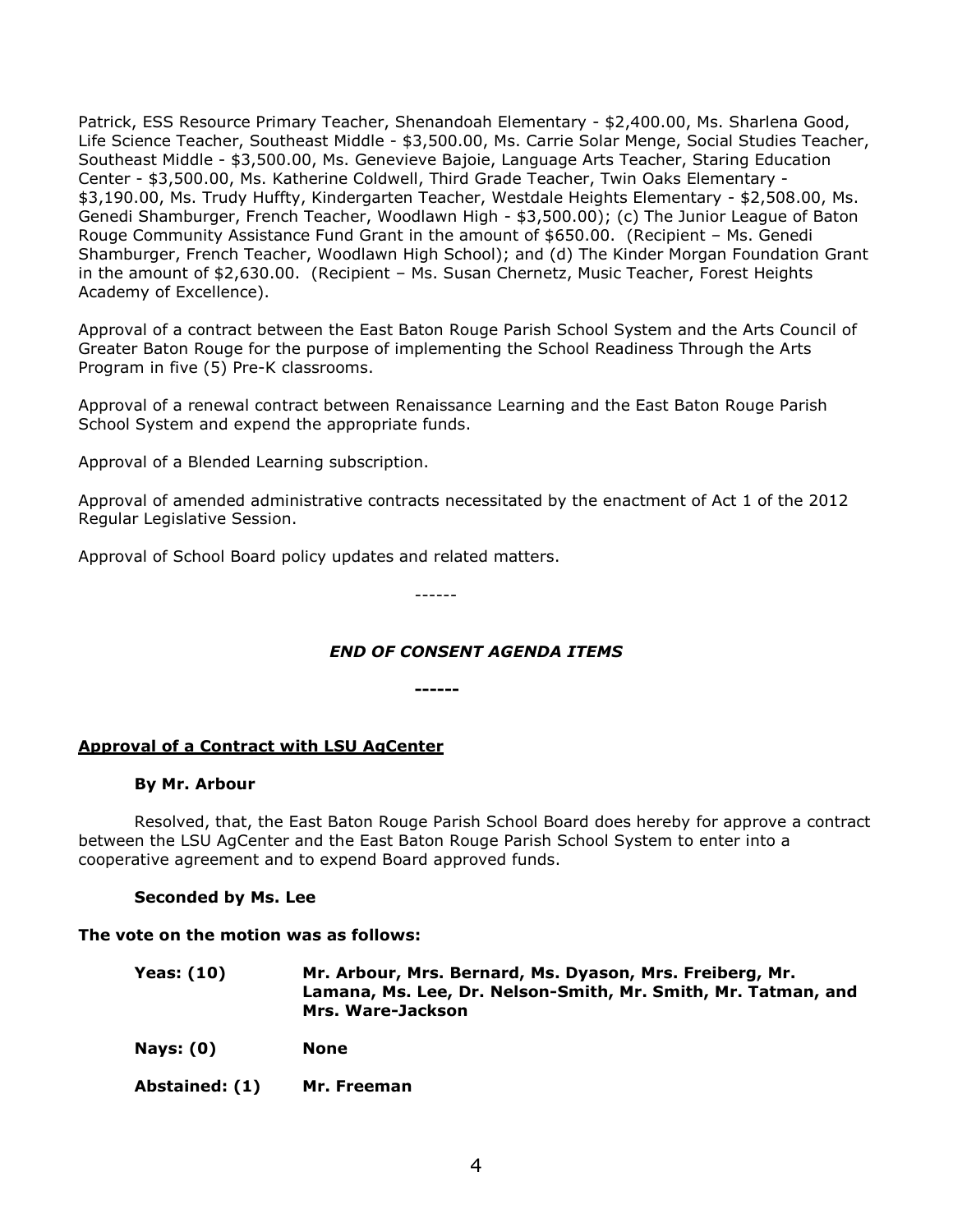**Absent: (0) None**

**The motion was declared adopted.**

**------**

# **Approval of a Memorandum of Understanding**

## **By Mr. Arbour**

Resolved, that, the East Baton Rouge Parish School Board does hereby approve a Memorandum of Understanding as it relates to the establishment of the East Baton Rouge Parish School System Foundation with the following change: in Item VII add the following language "to be appointed by the Board President" after one school board member.

## **Seconded by Mr. Tatman**

## **Unanimously adopted by a vote of all the members.**

**------**

**------**

# **Approval of the EBRPSS Postretirement Benefit Valuation Report**

## **By Mr. Arbour**

Resolved, that, the East Baton Rouge Parish School Board does hereby approve the East Baton Rouge Parish School System Postretirement Benefit Valuation Report, using the Projected Unit Credit Method and Level Percent of Pay Amortization, under GASB 45 as of July 1, 2011, and expense development for fiscal year ended June 30, 2012, as recommended by Mercer.

# **Seconded by Mrs. Bernard**

# **Unanimously adopted by a vote of all the members.**

**Approval of a Contract**

### **By Mrs. Bernard**

Resolved, that, the East Baton Rouge Parish School Board does hereby approve a contract between the East Baton Rouge Parish School Board and the EBR City/Parish Government for \$110,000.00 to provide adult education classes for inmates at the East Baton Rouge Parish Prison from January 1, 2013, through December 31, 2013.

### **Seconded by Mr. Lamana**

# **Unanimously adopted by a vote of all the members.**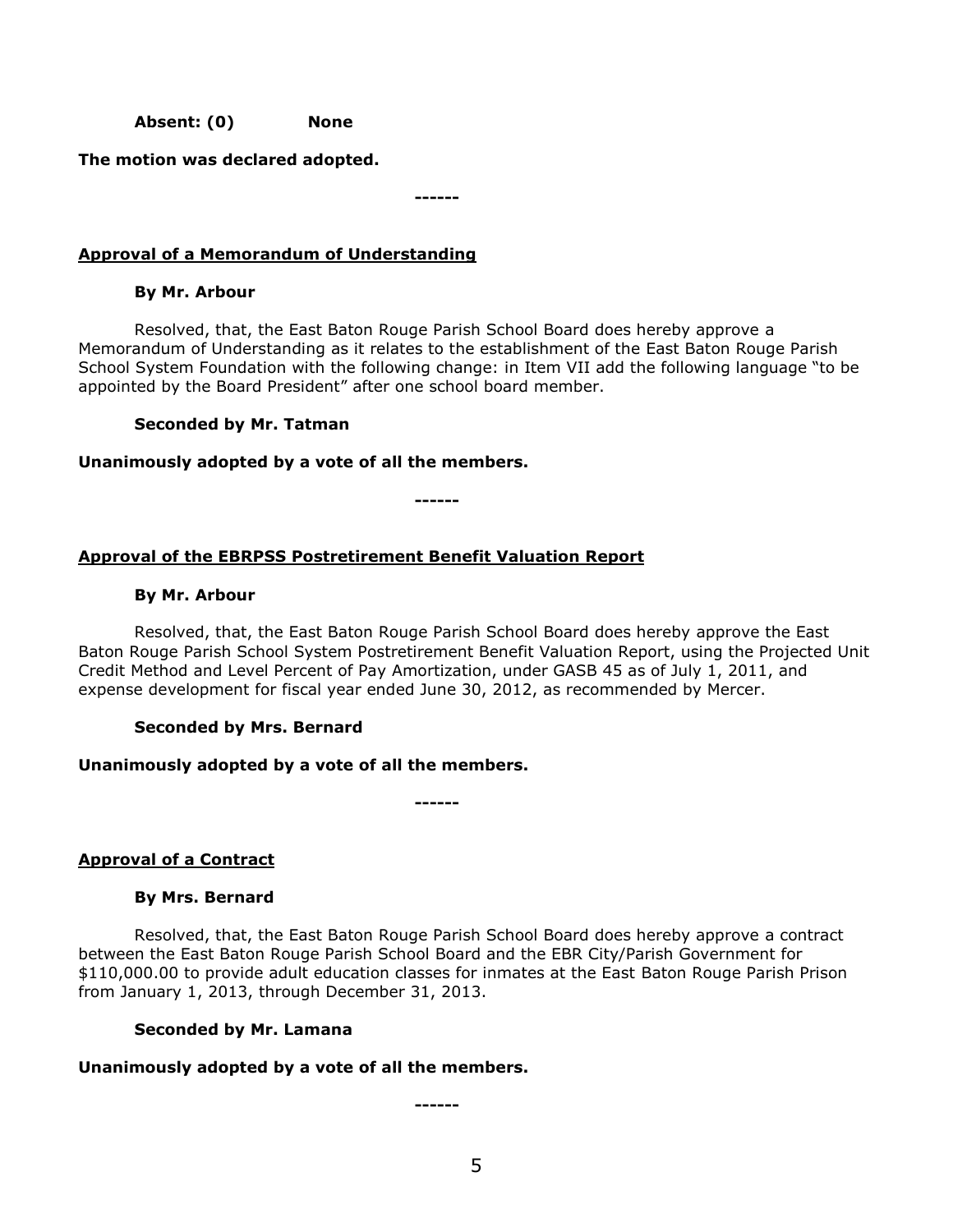### **Approval of a Contract**

#### **By Mr. Lamana**

Resolved, that, the East Baton Rouge Parish School Board does hereby approve contract for professional services between the East Baton Rouge Parish School Board and Education Foundations, LLC, in the amount of \$130,000.00.

#### **Seconded by Mrs. Ware-Jackson**

#### **The vote on the motion was as follows:**

| Yeas: (10) | Mr. Arbour, Mrs. Bernard, Ms. Dyason, Mr. Freeman, Mrs.        |
|------------|----------------------------------------------------------------|
|            | Freiberg, Mr. Lamana, Ms. Lee, Mr. Smith, Mr. Tatman, and Mrs. |
|            | Ware-Jackson                                                   |

- **Nays: (0) None**
- **Abstained: (1) Dr. Nelson-Smith**
- **Absent: (0) None**

**The motion was declared adopted.**

**------**

### **Approval of a Contract**

#### **By Mr. Smith**

Resolved, that, the East Baton Rouge Parish School Board does hereby give approval to award a three-year contract to F.A. Richards and Associates (FARA) for third party administrative services.

#### **Seconded by Mrs. Bernard**

#### **The vote on the motion was as follows:**

| <b>Yeas: (10)</b> | Mr. Arbour, Mrs. Bernard, Ms. Dyason, Mr. Freeman, Mrs.<br>Freiberg, Mr. Lamana, Ms. Lee, Mr. Smith, Mr. Tatman, and Mrs.<br>Ware-Jackson |
|-------------------|-------------------------------------------------------------------------------------------------------------------------------------------|
| Nays: $(0)$       | <b>None</b>                                                                                                                               |
| Abstained: (1)    | Dr. Nelson-Smith                                                                                                                          |
| Absent: (0)       | <b>None</b>                                                                                                                               |

**The motion was declared adopted.**